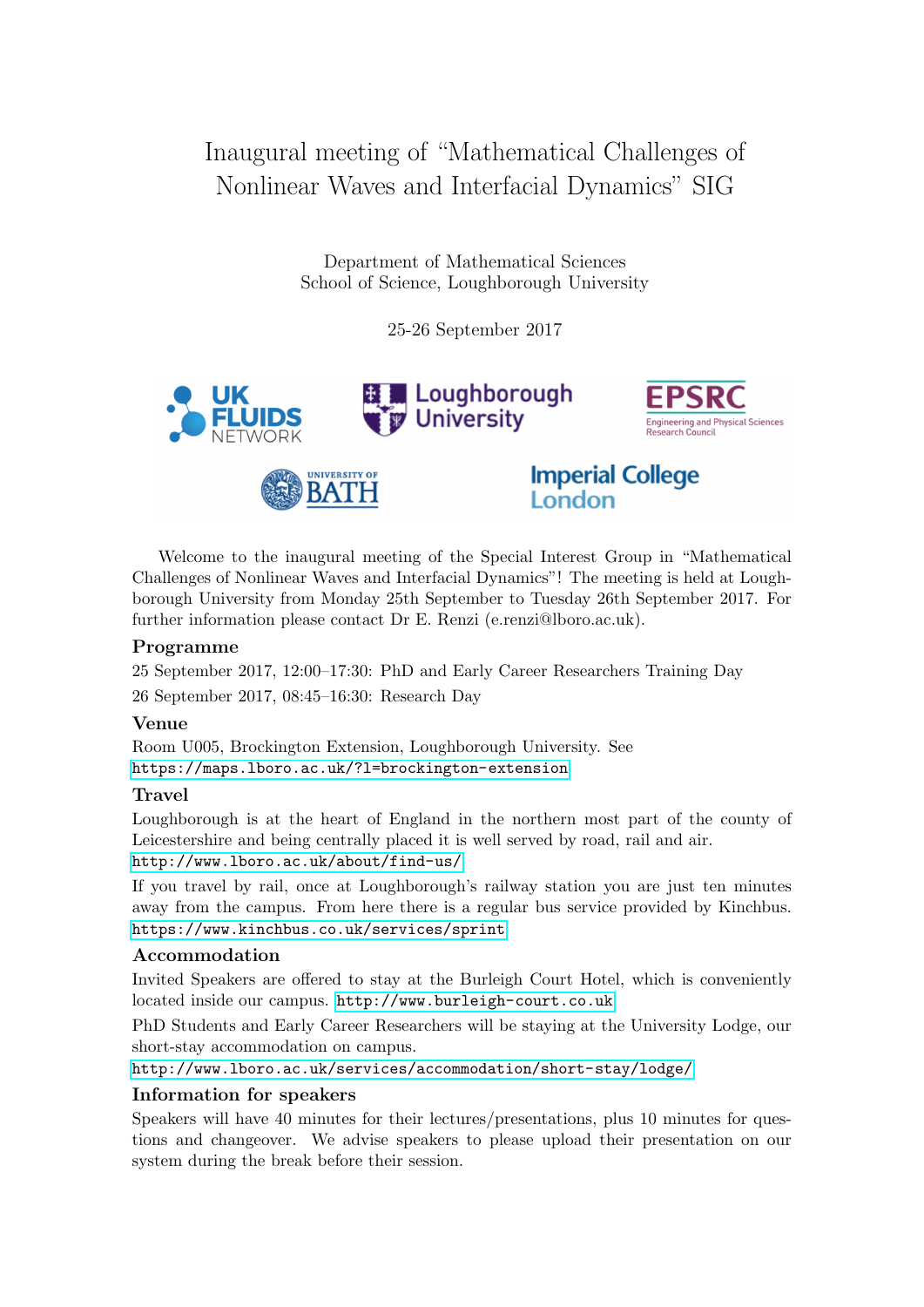# **ECR Training Day Monday 25 September**

| $12:00 - 13:00$                      | <b>Registration and Lunch (U.004)</b>                                                                                               |  |  |  |
|--------------------------------------|-------------------------------------------------------------------------------------------------------------------------------------|--|--|--|
| 13:00                                | Welcome - E. Renzi (SIG Leader)                                                                                                     |  |  |  |
| <b>SESSION 1 (U.005)</b>             |                                                                                                                                     |  |  |  |
| 13:01                                | <i>Invited Lecture:</i> Physical oceanography: an applied mathematician's<br>approach<br>Prof. Robin Johnson - Newcastle University |  |  |  |
| 13:50                                | <i>Invited Lecture:</i> The complex dynamics of multilayer shear flows<br>Anna Kalogirou - University of East Anglia                |  |  |  |
| 14:40                                | <b>PhD Students and ECR Poster Pitches</b>                                                                                          |  |  |  |
| $15:00 - 15:40$                      | <b>Refreshments and Poster Display (U.004)</b>                                                                                      |  |  |  |
| <b>SESSION 2 (N.004 &amp; U.005)</b> |                                                                                                                                     |  |  |  |
| 15:40                                | <b>Workshop: Mathematical Techniques with MATLAB (N.004)</b><br>E. Renzi & D. Sibley - Loughborough University                      |  |  |  |
| 16:30                                | Panel Discussion: how can the UKFN support ECRs? (U.005)<br>SIG Steering Committee, PhD Students and ECRs                           |  |  |  |

## **Research Day Tuesday 26 September 1/2**

|       | $08:45 - 09:00$   Registration (U.004)           |
|-------|--------------------------------------------------|
| 09:00 | Welcome - A. Archer (HoD), E. Renzi (SIG Leader) |

# **SESSION 1 | CHAIR: K. KHUSNUDTINOVA (U.005)**

| 09:01           | <b>Invited Talk: Integrable Turbulence for Soliton and Breather Gases</b><br>Using Finite Gap Theory: Applications to Ocean Surface and Internal<br><b>Waves</b><br>Prof. A. Osborne – Nonlinear Waves Research Corp |
|-----------------|----------------------------------------------------------------------------------------------------------------------------------------------------------------------------------------------------------------------|
| 09:50           | <i>Invited Talk</i> : The Quantification of Internal Soliton Velocities for<br><b>Offshore Engineering</b><br>G. Jeans - Oceanalysis Ltd                                                                             |
| $10:40 - 11.10$ | <b>Refreshments and Poster Display (U.004)</b>                                                                                                                                                                       |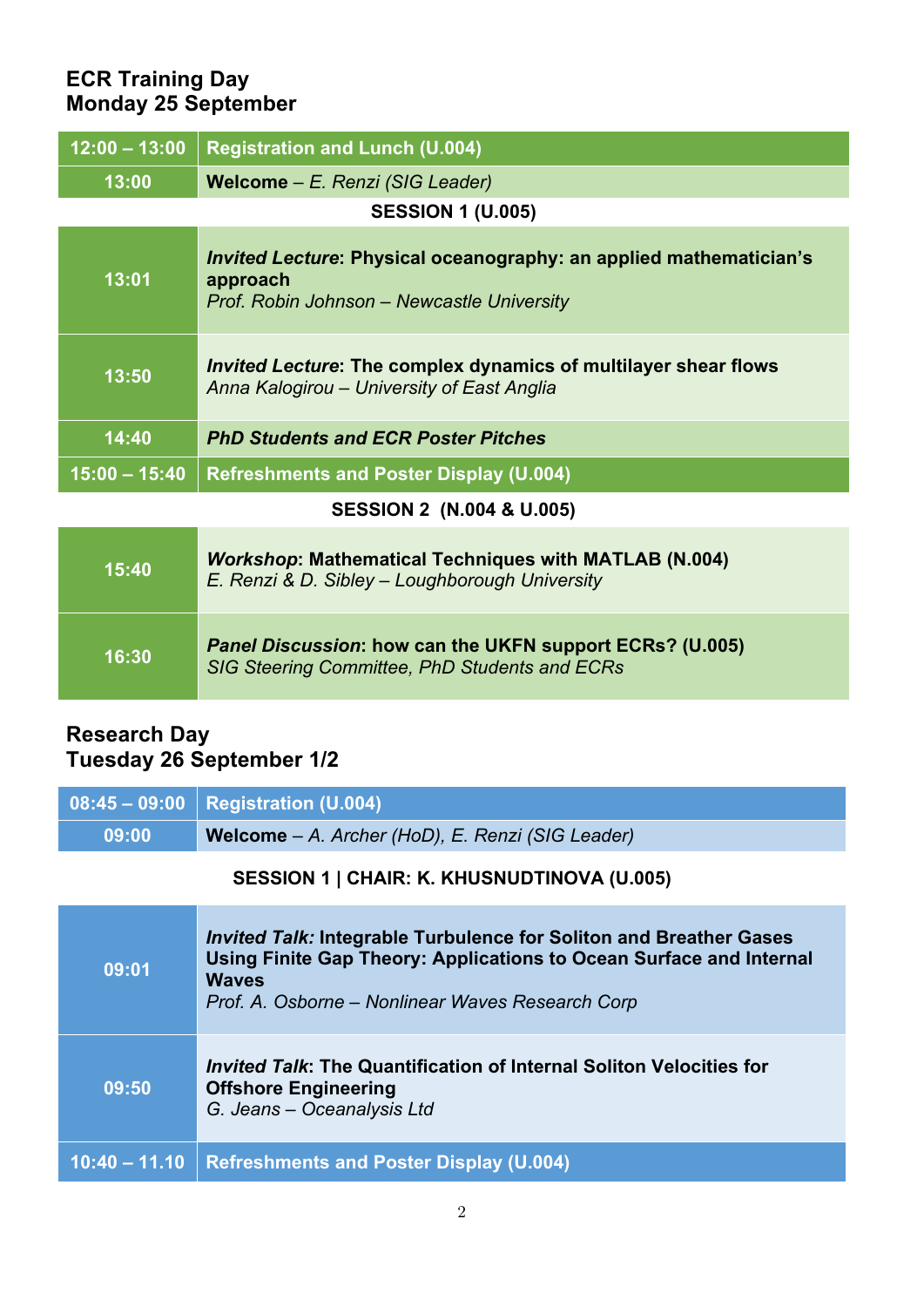# **SESSION 2 | CHAIR: G. EL (U.005)**

| 11:10           | <i>Invited Talk:</i> Inkjet and laser hybrid processing for series<br>interconnection of thin film photovoltaics<br>A. Brunton - M-Solv Ltd |  |
|-----------------|---------------------------------------------------------------------------------------------------------------------------------------------|--|
| 12:00           | Modelling the evaporation of nanoparticle suspensions from<br>heterogeneous surfaces<br>Prof. A. Archer - Loughborough University           |  |
|                 |                                                                                                                                             |  |
| $12:50 - 14:00$ | <b>Lunch and Poster Display (U.004)</b>                                                                                                     |  |

# **SESSION 3 | CHAIR: A. ARCHER (U.005)**

| 14:00           | <i>Invited Talk:</i> Electrohydrodynamic control of multi-fluid systems at<br>small scales<br>R. Cimpeanu – University of Oxford |  |
|-----------------|----------------------------------------------------------------------------------------------------------------------------------|--|
| 14:50           | <i>Invited Talk: Solitary waves under elastic plates</i><br>E. Parau – University of East Anglia                                 |  |
| 15:40           | <b>Panel discussion</b>                                                                                                          |  |
| $16:20 - 16:30$ | <b>Poster Prize, SIG Handover and Close</b>                                                                                      |  |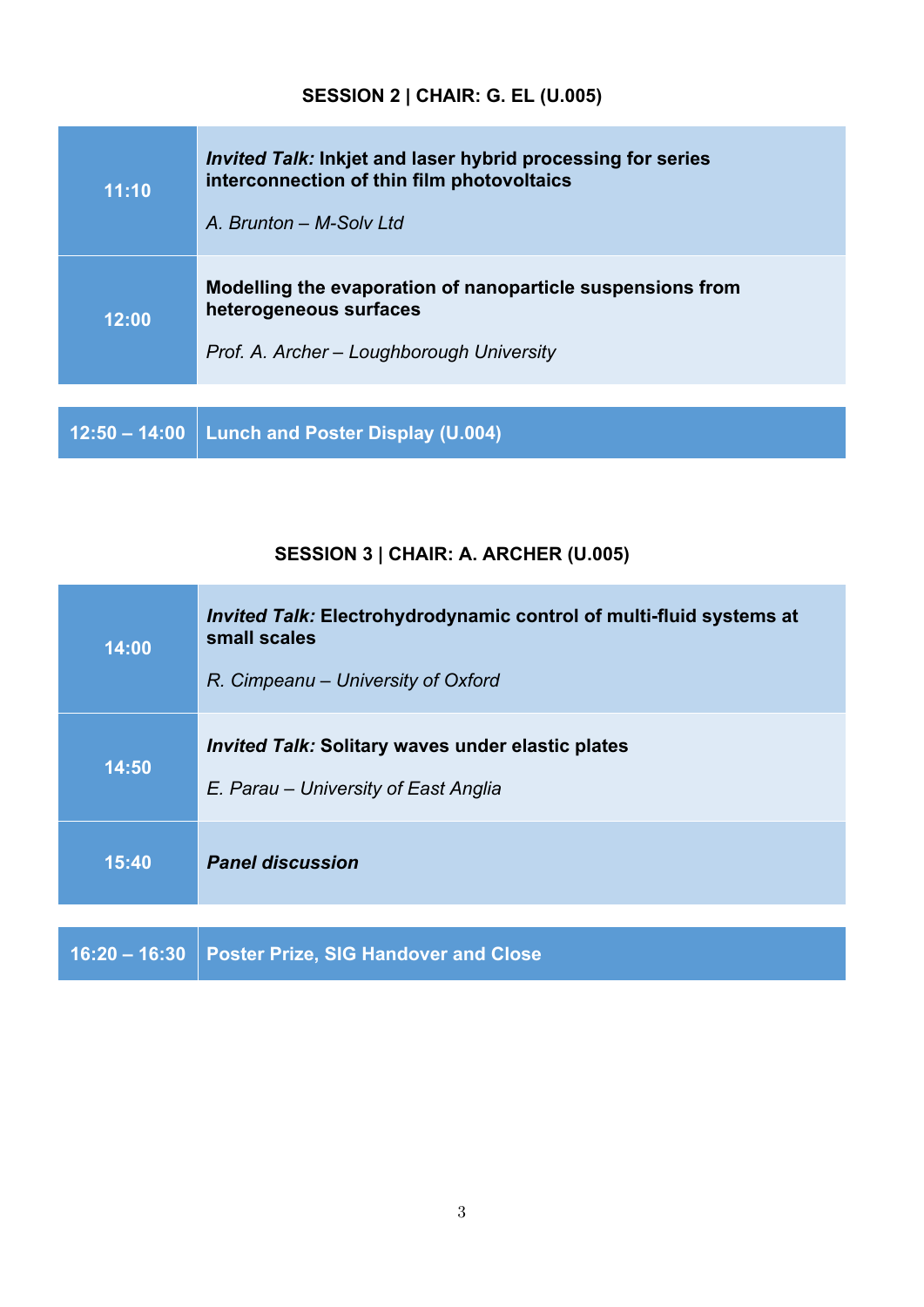13:01

## 25 Sept Physical oceanography: an applied mathematician's approach

U005 Prof Robin Johnson

Newcastle University

In this talk we present the problem, based on the Euler equation, which is at the heart of any mathematical description of the motion of our oceans. This involves the prescription of a suitable model for the fluid (i.e. inviscid but with vorticity), together with an appropriate set of boundary conditions (and it will be assumed that associated initial data consistent with our solutions exist). We will give a brief description of some flows that are encountered in our oceans and which may be tackled by systematic methods. The approach is based on classical ideas of fluid mechanics, involving non-dimensionalisation and scaling, leading to a reasonable and suitable reduction of the system that is amenable to further analysis. The aim is to show that such methods, which involve relatively little conventional 'physical oceanographic modelling', can uncover some fundamental processes that underpin many of the observed movements of the oceans. However, in addition to approximate (asymptotic) versions of the various problems of interest, we find that this systematic approach also enables some relevant and useful exact solutions of the system to be generated.

In particular, we will show how problems can be formulated (and solved, typically in an asymptotic sense) that relate to: linear waves in the presence of a thermocline over an arbitrary flow (appropriate for flow near the Pacific Equator); exact solutions associated with (1) the Antarctic Circumpolar Current and, (2), a corresponding equatorial flow; a three-dimensional flow, with a thermocline, appropriate to a neighbourhood of the Pacific Equatorial Undercurrent; a representation of gyres of any size.

13:50

## Controlling the complex dynamics of multilayer shear flows using 25 Sept surfactants

U005 Dr Anna Kalogirou

School of Mathematics, University of East Anglia

The flow of multiple superposed layers of viscous liquids, known as multi-layer flow, is of central importance in the rapidly burgeoning field of microfluidics. The ability to manipulate flows of this type is fundamental; one possible approach is by using chemical additives known as surfactants, which can greatly influence such flows especially at small scales. This lecture will present a theoretical study that utilises mathematical modelling and numerical computations to scrutinise the effect of insoluble surfactants on the stability of multi-layer shear flows in channels. Understanding stability is essential for efficient flow control in applications where (stable) uniform films or (unstable) interfacial waves are desired. The complex flow dynamics will also be discussed, as well as the underlying physical mechanisms responsible for the formation of interfacial waves.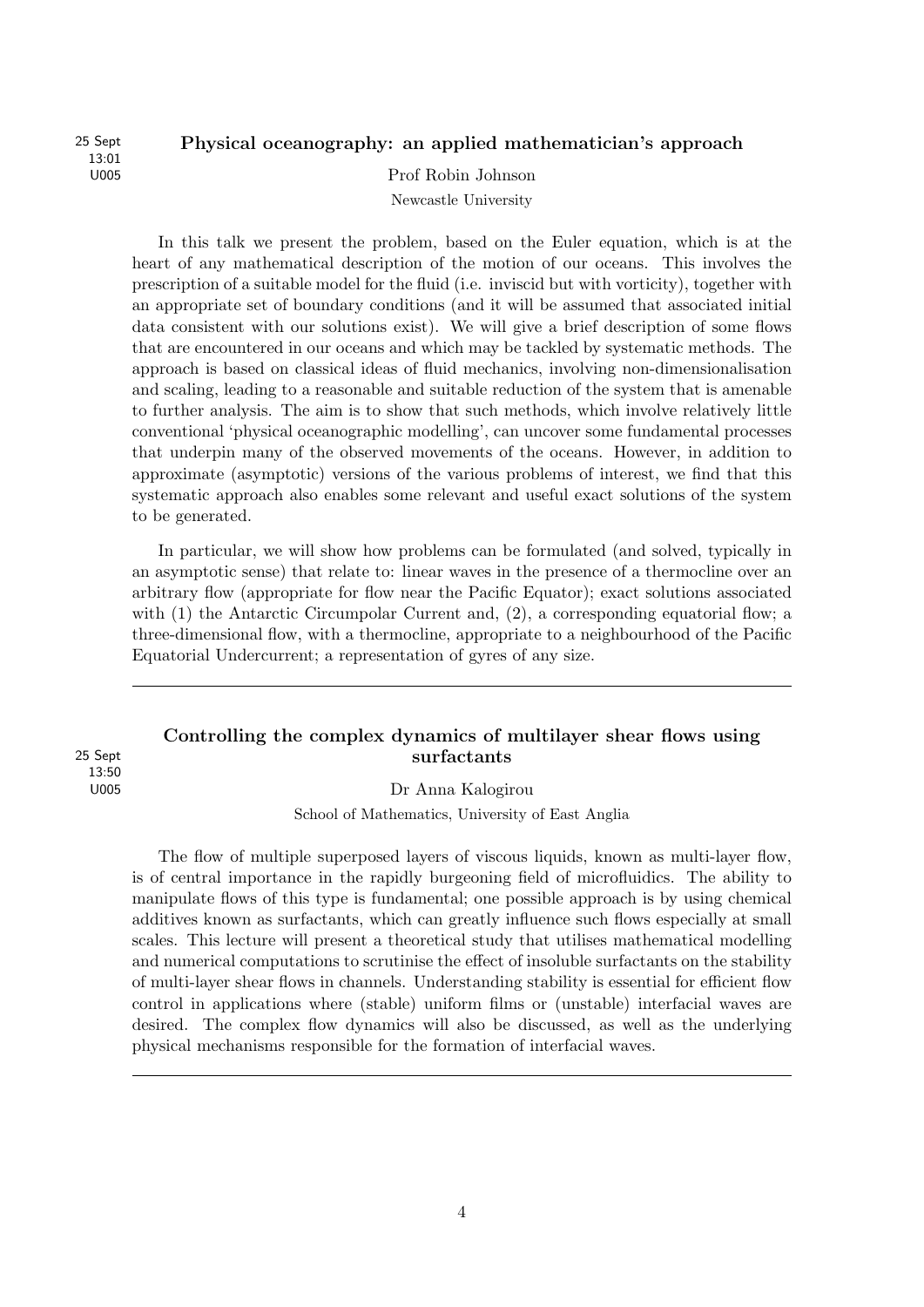#### Integrable Turbulence for Soliton and Breather Gases Using Finite Gap Theory: Applications to Ocean Surface and Internal Waves 26 Sept

Prof Alfred R. Osborne U005

09:01

Nonlinear Waves Research Corporation, Alexandria, VA, U.S.A.

Recent experimental results have verified the occurrence of soliton turbulence and breather gases in random oceanic surface waves [Costa, et al, 2014] and internal waves [Osborne, 2010]. Soliton turbulence was predicted theoretically by Zakharov [1971] many years ago as weak wave turbulence. Here I give an overview of the development of a completely integrable soliton turbulence theory for the Korteweg-deVries (KdV) and Kodomtsev-Petviashvili (KP) equations using periodic finite gap theory (FGT) [Belokolos, et al, 1994]. Likewise I develop a similar theory for the nonlinear Schrödinger  $(NLS)$ equation in  $1+1$  for *breather turbulence*. The above integrable cases are computed without resort to closure arguments, as the evolution of the power spectra are computed exactly using FGT. Extension of the method to asymptotically integrable theories for the perturbed KdV and NLS equations gives the solutions in terms of Abelian functions [Baker, 1897, 1907]. Here the closure comes with application of Lie transforms to carry the approach to asymptotically higher order [Kodama, 1985a, b] [Fokas and Liu, 1995]. A turbulent theory for the nonintegrable  $2+1$  NLS equation is also explored using FGT and a perturbation scheme first suggested by Poincaré [1891]. In all of the above theories the *solitons* and *breather trains* are the natural *coherent structures* in the integrable/quasi-integrable flows. Comparisons of the theoretical results to oceanic data sets are given. The hyperfast numerical methods for simulating the physical wave fields are based on Riemann theta functions: These are quasiperiodic Fourier series that naturally contain the coherent structures in the Riemann spectrum. Thus the analytical expressions for the time evolution of the correlation function and the power spectrum explicitly contain these coherent structures.

Costa, A. et al. Soliton turbulence in shallow water ocean surface waves. Phys. Rev. Lett. 113, 108501 (2014).

Baker, H. F., Abelian Functions: Abels Theorem and the Allied Theory of Theta Functions [Cambridge University Press, Cambridge, 1897].

Baker, H. F., An introduction to the Theory of Multiply Periodic Functions, [Cambridge University Press, Cambridge, 1907].

Belokolos, E. D., A. I. Bobenko, V. Z. Enol'skii, A. R. Its and V. B. Matveev, Algebro-Geometric Approach to Nonlinear Integrable Equations [Springer-Verlag, Berlin, 1994].

Fokas, A. S. and Q. M. Liu, Asymptotic integrability of water waves, Phys. Rev. Lett. 77(12), 2347-2351, 1996.

Kodama, Y., Normal forms for weakly dispersive wave equations, Phys. Lett. 112A(5), 193- 196, 1985a; On integrable systems with higher order corrections, Phys. Lett. 112A(6), 245-249, 1985b.

Osborne, A. R., Nonlinear Ocean Waves and the Inverse Scattering Transform [Academic Press, Boston, 2010] 976 pages.

Poincaré, H., New Methods of Celestial Mechanics, 1. Periodic and asymptotic solutions, American Institute of Physics, Ed. by Daniel L. Goroff (translation of: Les méthods nouvelles de la méchanique céleste, originally published 1892) 1993.

Zakharov, V. E., Kinetic equation for solitons, Sov. Phys. JETP 33(3), 1971.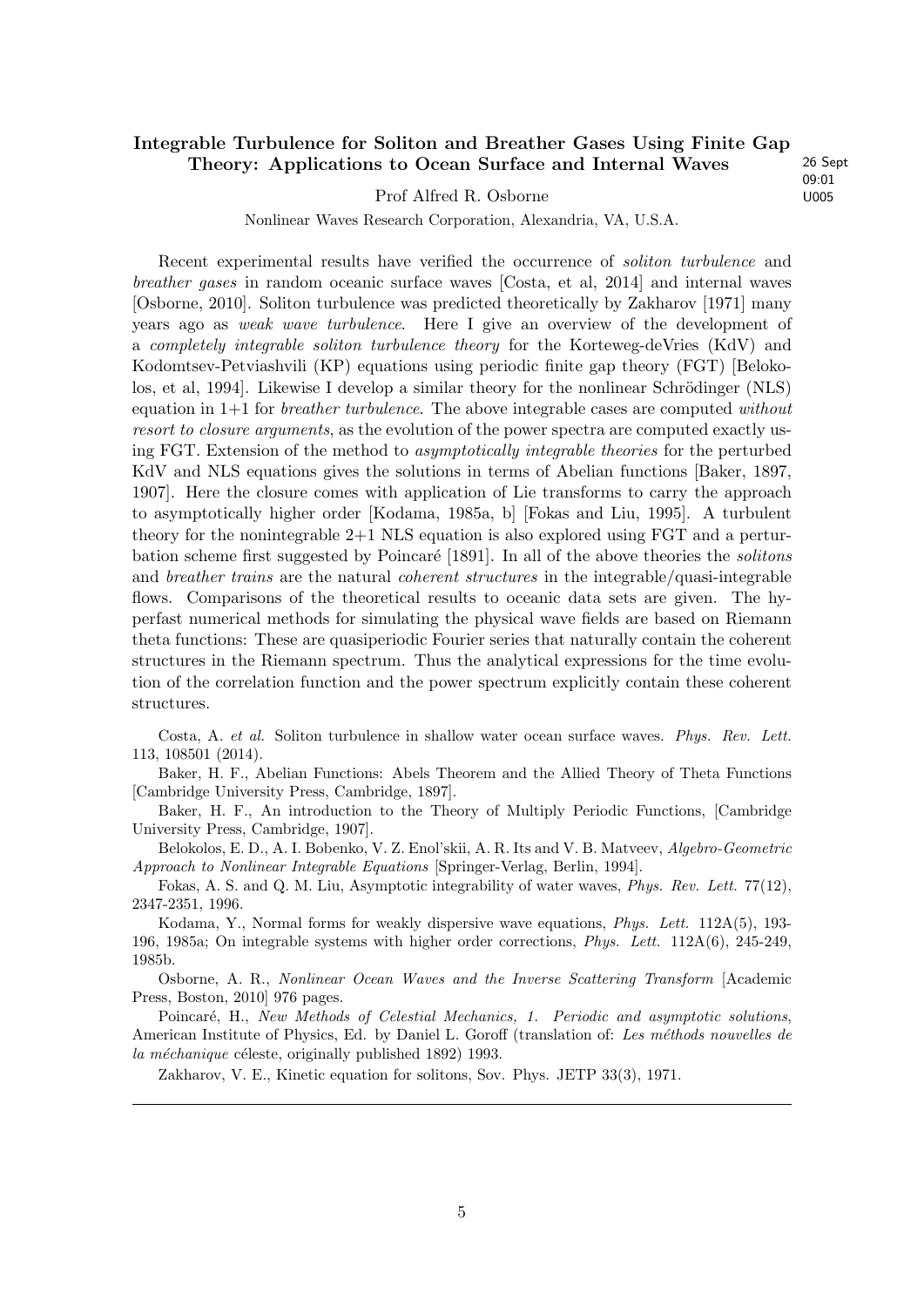09:50

## The Quantification of Internal Soliton Velocities for Offshore 26 Sept **Engineering**

U005 Dr Gus Jeans Oceanalysis Ltd

Some recent advances and future challenges in the quantification of internal soliton velocities for offshore engineering are described. Large amplitude solitary internal waves produce strong, rapidly varying fluid velocities that may cause hazards to offshore operations in several regions of the world. Nonlinear Fourier Analysis techniques, developed by Professor Alfred R. Osborne, were recently used for the first time to quantify these velocities in offshore engineering. Soliton quantification was undertaken using methodologies and software from the Nonlinear Fourier Analysis Spectral Tools (NFAST) Joint Industry Project.

Solitons require rapidly sampled in-situ data for reliable quantification. Such measurements are typically of very short duration compared to the time scales needed for engineering quantification. Similarly, numerical models capable of representing solitons are computationally expensive, and thus have limited capabilities for efficiently developing the long-term simulations required to supplement in-situ data. NFAST aims to address these issues by enabling new Hyperfast Nonlinear Fourier Analysis computational techniques.

Interface displacements, derived from temperature measurements, were the primary input to soliton quantification. Associated current speeds were estimated from relevant theory and validated with available measured current data. Application of NFAST codes produced a synthetic dataset of soliton amplitudes and speeds with an effective duration of approximately 100 years, a period that is considerably greater than the duration of available measured data. This provided extreme values consistent with extrapolation of the measured soliton data, but with a considerable reduction in uncertainty.

So far all NFAST functionality is based upon the well known KdV equation. However the offshore industry has interests in locations where the seawater density interface can be closer to the seabed than the sea surface. In these circumstances, downward solitons transform into upward solitons and other complex coherent structures can exist. These require the Gardner equation for mathematical description. The mathematical challenges associated with extending Nonlinear Fourier techniques to incorporate Gardner physics has been recently identified by Professor Osborne.

#### Inkjet and laser hybrid processing for series interconnection of thin film 26 Sept photovoltaics 11:10

U005 A. Bruton M-Solv Ltd

> Inkjet deposition can be a complementary technology to laser ablation to enable new processes. One such process is the One step interconnect for thin film photovoltaics, which is an improved method for series interconnection. The standard series interconnection process consists of three laser scribes between the deposition of the three key cell layers; transparent front contact, absorber layer and the metallic back contact. The one step interconnect allows the series interconnection to occur after the deposition of all layers significantly simplifying the manufacturing process. This is achieved by inkjet printing of conductive and insulative materials concurrently with depth selective laser scribes. The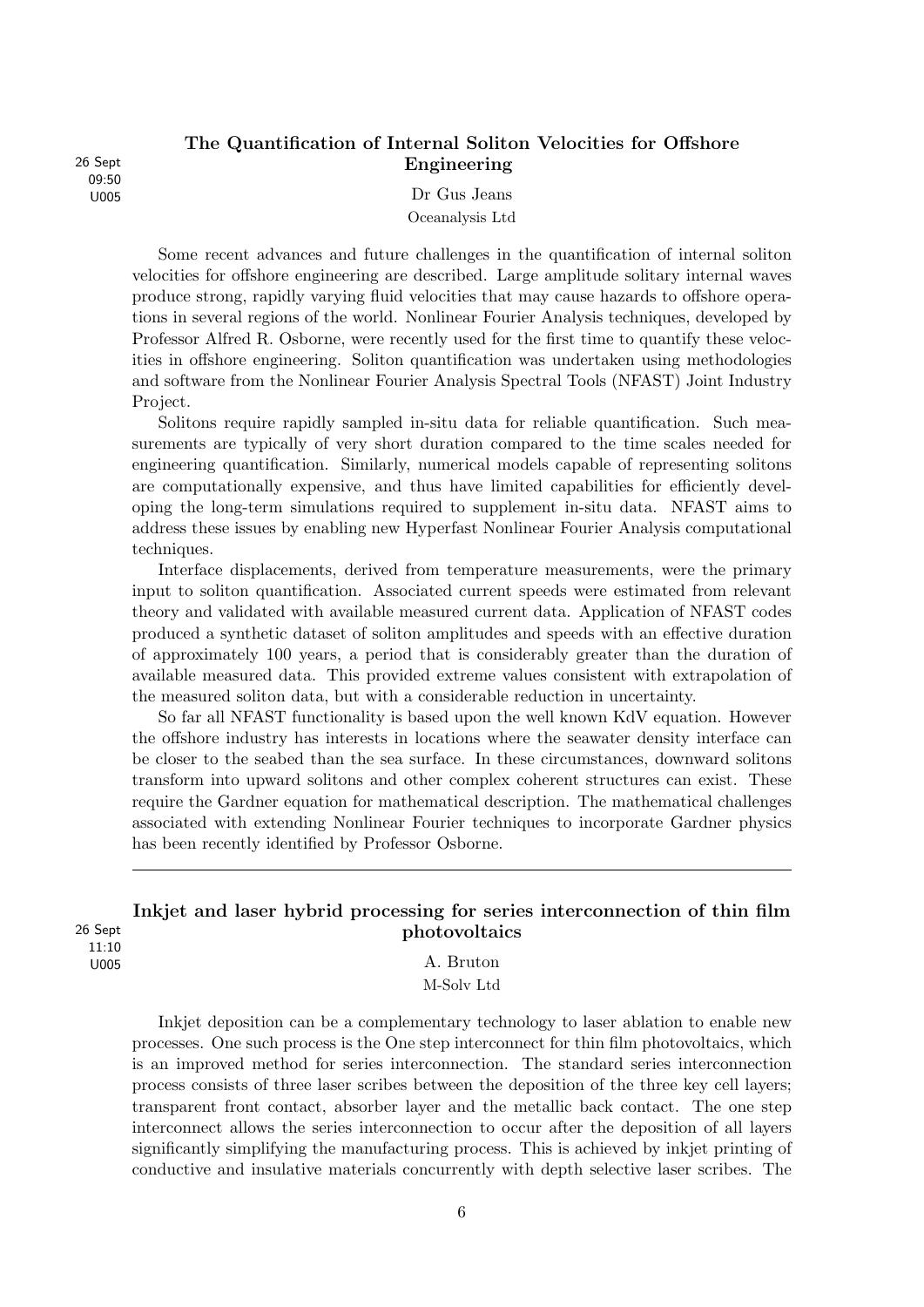one step interconnect process has been shown to make effective interconnects on cadmium telluride photovoltaics with fill factors  $> 60\%$ . The benefits are many and include the reduction of capital equipment costs, reduced panel wastage and potentially improved material performance. The process is fully scalable and production ready.

#### Modelling the evaporation of nanoparticle suspensions from heterogeneous surfaces 26 Sept

12:00

Prof Andrew Archer U005

School of Mathematics, Loughborough University

We present Monte Carlo (MC) and Dynamical Density Functional Theory (DDFT) grid-based models for the drying of drops of a nanoparticle suspension upon a heterogeneous surface. The models consists of a generalised lattice-gas in which the interaction parameters in the Hamiltonian can be varied to model different properties of the materials involved. We show how to correctly choose the interactions, to minimise the effects of the underlying grid so that hemispherical droplets form. We also include the effects of surface roughness to examine the effects of contact-line pinning on the dynamics. When there is a 'lid' above the system, which prevents evaporation, equilibrium drops form on the surface, which we use to determine the contact angle and how it varies as the parameters of the model are changed. This enables us to relate the interaction parameters to the materials used in applications. The model has also been applied to drying on heterogeneous surfaces, in particular to the case where the suspension is deposited on a surface consisting of a pair of hydrophilic conducting metal surfaces that are either side of a band of hydrophobic insulating polymer. This situation occurs when using inkjet printing to manufacture electrical connections between the metallic parts of the surface. The process is not always without problems, since the liquid can dewet from the hydrophobic part of the surface, breaking the bridge before the drying process is complete. The MC model reproduces the observed dewetting, allowing the parameters to be varied so that the conditions for the best connection can be established. We show that if the hydrophobic portion of the surface is located at a step below the height of the neighbouring metal, the chance of dewetting of the liquid during the drying process is significantly reduced.

#### Electrohydrodynamic control of multi-fluid systems at small scales 26 Sept

14:00

Dr Radu Cimpeanu U005 Mathematical Institute, University of Oxford

With sizes not exceeding a few centimetres and usage ranging from blood sample analysis to cooling devices and integrated circuit components (and far beyond), liquid systems at small scales play an indispensable part in our lives. Their production and maintenance however is a highly sensitive and expensive process. This body of research focuses on eliminating these drawbacks by creating efficient mechanisms that do not use any moving parts and do not require the presence of an oncoming flow.

We analyse electrostatic control procedures in simple geometrical configurations, such as channels containing layers of immiscible fluids. Stability theory guides the imposition of voltage distributions that efficiently manipulate the fluid-fluid interface and harness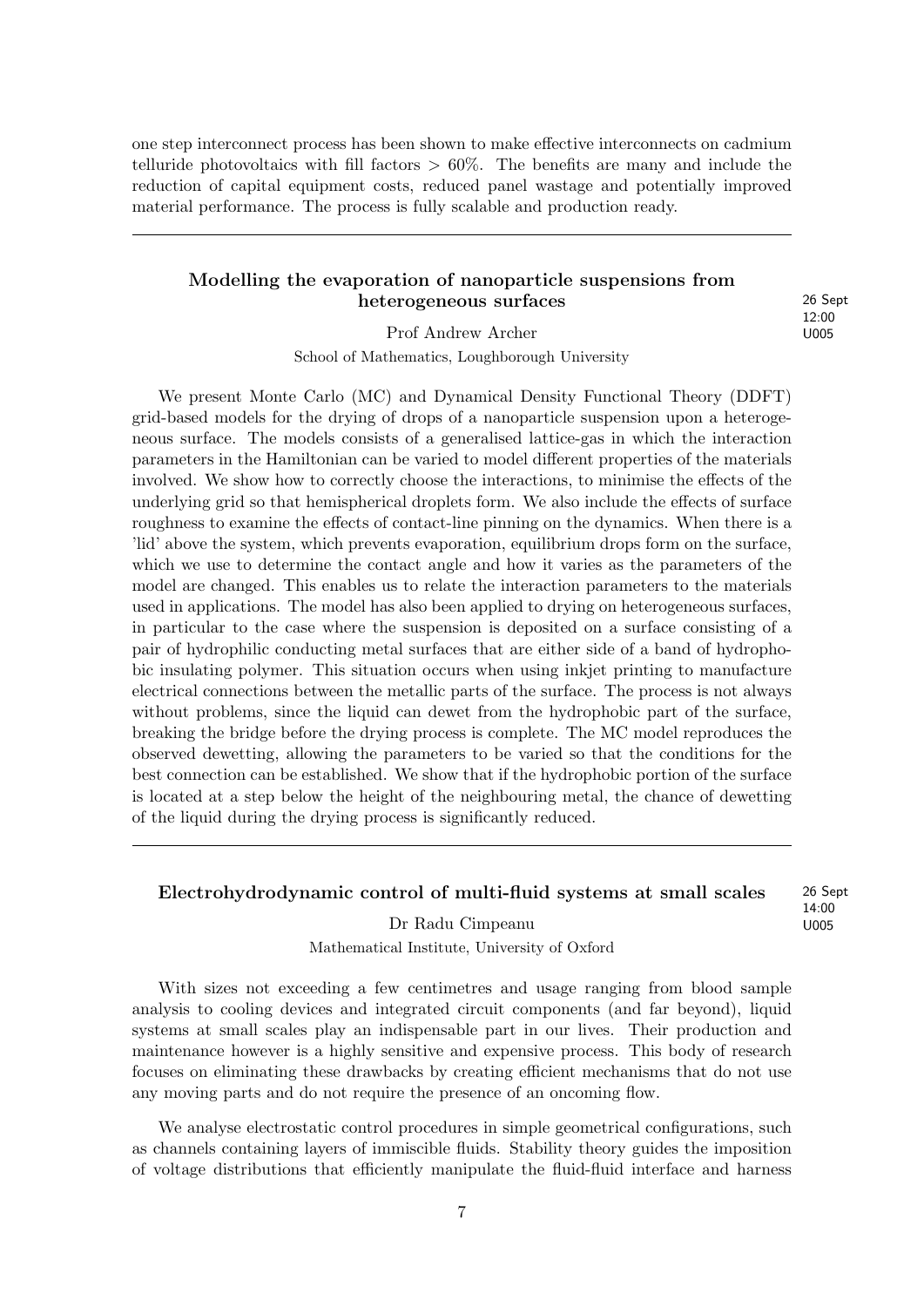the classical instabilities arising in such systems. We then formulate nonlinear asymptotic models that enable the study of the interfacial motion far beyond the level of small perturbations. Finally, we implement state-of-the-art computational tools based on the volume-of-fluid method in both two- and three-dimensional contexts to steer these arguments towards practical applications involving microfluidic mixing, pumping and directed polymer assembly.

14:50

#### 26 Sept Solitary waves under elastic plates

U005 Dr Emilian Părău School of Mathematics, University of East Anglia

Computations of nonlinear hydroelastic waves travelling at the surface of an ideal fluid covered by a thin ice plate are presented. The continuous ice-plate model is based on the special Cosserat theory of hyperelastic shells satisfying Kirchoff's hypothesis. Twodimensional solitary waves are computed using boundary integral methods and their evolution in time and stability is analysed using a pseudospectral method based on FFT and in the expansion of the Dirichlet-Neuman operator. When the ice-plate is fragmented, a new model is used by allowing the coefficient of the flexural rigidity to vary spatially. The attenuation of solitary waves is studied by using time-dependent simulations.

Poster Mathematical modelling of water filtration and purification devices U004

Antonios Parasyris<sup>1</sup><sup>\*</sup>, Marco Discacciati<sup>1</sup>, Diganta B. Das<sup>2</sup> <sup>1</sup>Department of Mathematical Sciences, Loughborough University <sup>2</sup>Chemical Engineering Department, Loughborough University

In this work we consider the mathematical modelling of an innovative user-centred, portable, low cost, un-powered domestic water filtration device to filter micron and submicron size particulates [5]. The filtration process occurring in this device is modelled by multi-physics problems involving both incompressible fluid flows and porous media flows. We explore two different approaches in this work, namely (i) the Navier-Stokes/Darcy coupled problem with imposition of the so-called Beavers-Joseph-Saffman condition [1,3,4] at the interface between free fluid and porous domain and (ii) Navier-Stokes/Brinkman coupled equation [2].

We compare these two approaches, discuss their suitability to model our water purification device, and present numerical simulations of representative working configurations of the device. Our work constitutes a first step towards optimal design of the water filtration device.

[1] Beavers, G.S., and Joseph, D.D.: Boundary conditions at a naturally permeable wall. J. Fluid Mech. 30, 197-207, 1967.

[2] Brinkman, H.C.: A calculation of the viscous force exerted by a flowing fluid on a dense swarm of particles. Applied Scientific Research, 1: 2734, 1949.

[3] Discacciati, M., and Quarteroni, A.: Navier-Stokes/Darcy coupling: modeling, analysis, and numerical approximation. Rev. Mat. Complut.22(2), 315426, 2009.

[4] Nassehi, V.: Modelling of combined Navier-Stokes and Darcy flows in crossflow membrane filtration. *Chem. Eng. Sci.* 53(6), 1253-1265, 1998.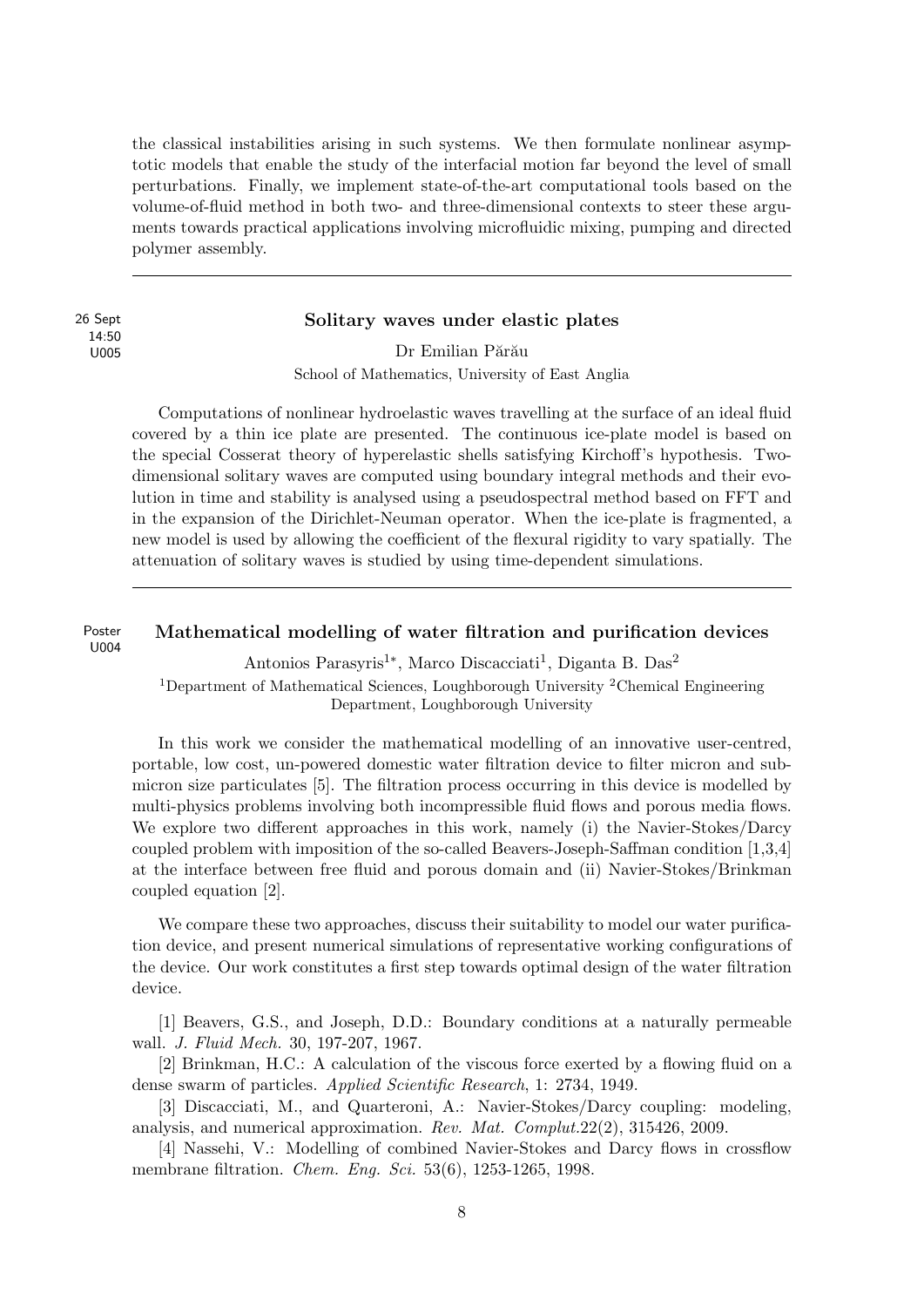[5] Shamsuddin, N., Cao, C., Starov, V.M., and Das, D.B.: A comparative study between stirred dead end and circular flow in microfiltration of China clay suspensions. Water Sci. & Tech.: Water Supply 16(2), 481-492, 2016.

The first author acknowledges the support of the EPSRC Doctoral Training Programme

#### Inkjet technology: controlling droplet formation Poster

U004

Evangelia Antonopoulou University of Leeds

In drop-on-demand inkjet printing individual drops are ejected from the nozzle by a pressure impulse applied to the printhead. Initially the drop remains connected to the printhead by a ligament and subsequently thins and breaks off due to the surface-tension driven Rayleigh-Plateau instability. As a consequence, print quality, is critically dependant on both the waveform of the pressure impulse and on fluid properties such as viscosity and surface tension. We present some initial results where we look at how the waveform affects drop formation for a Newtonian fluid. Future work is to look at the effects of dynamic surface tension. The rapid expansion of the free surface during jetting means that if surfactants are present on the surface, local areas of surface will be depleted of surfactants leading to surface tension gradients.

#### Energy Harvesting from Water Waves Poster

U004

## Federica Buriani (Supervisors: Dr E. Renzi, Dr A. Soltoggio, Dr I. Phillips) Loughborough University

Energy from ocean waves possesses an excellent potential as a clean source of renewable energy. Device types that represent current wave energy converters (WECs) have continually improved during the last couple of decades. However, there remain a number of technical challenges that need to be overcome to increase the performance and hence the commercial competitiveness of wave power devices in the global energy market. For example, an important engineering challenge is the exploitation of wave energy in areas with short fetch length due to the limited wave resource. A **amp-type wave energy sys**tem for micro-tidal environments may offer a reliable solution. It consists of a wave ramp with a crest above Mean Water level, a reservoir and a low-head hydropower converter, the Hydrostatic Pressure Wheel (HPW). Two series of 1:20 scale experiments were conducted at Southampton University to assess the functionality of the reservoir itself, and to determine the overall wave-to-shaft efficiency. The availability of a cost-effective hydropower converter for very low head differences completes the power conversion chain, and a complete system now appears realistic! The ramp and reservoir WEC is particularly suited to micro-tidal environments, even if the wave resource is limited.

Other technical challenges include the need to reduce sheer size, complexity and the use of costly design components which make ocean energy not cost-effective and safe compared to other renewable energy sources. A flexible piezoelectric wave energy harvester may be a great alternative solution. It is an innovative concept of electromechanical ocean energy converter for low-power applications. It harvests electrical energy from flexible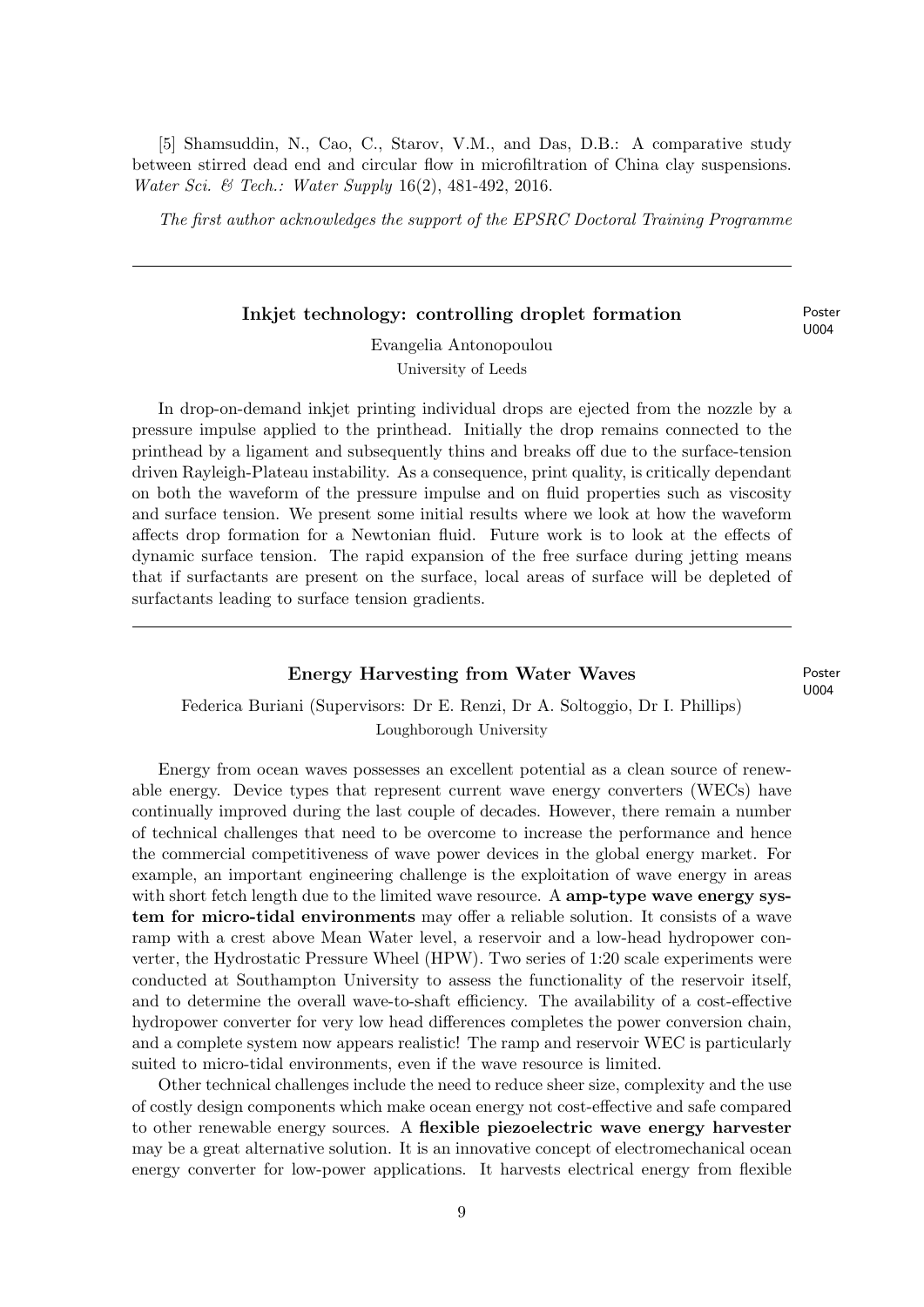deformations and vibrations induced by waves and currents. We analyse the interaction of linear water waves with a flexible piezoelectric structure submerged in water of finite depth. The converter consists of two piezoelectric layers (PVDF) attached to a flexible membrane structure (silicone rubber). We implement a mathematical model in a Matlab code in order to identify the numerical solutions of the system and to determine all the quantities of engineering interest.

#### Multilayered Flows in the Shallow Water Limit: Formulation and Poster **Stability**

U004

Francisco de Melo Viríssimo, Paul A. Milewski Department of Mathematical Sciences, University of Bath

In this poster, we will formulate and discuss the problem of density stratified interfacial flows in the shallow water limit. This type of flow occurs in nature with the atmosphere and ocean as prime examples [8], [3].

Mathematical studies of these are particularly important, since wave motion tends not to be resolved by most numerical climate models due to their fast scales, and thus need to be understood and parameterized [7]. For example waves may break and dissipate energy or mix the underlying fluids and affect the very medium in which they are propagating [9], [6]. Consequently this research will both increase the understanding of internal waves, and have an impact on future climate models.

We will focus our attention on the two and three-layer flows, without the so-called Boussinesq approximation which requires small density differences. This is a simplified model for geophysical situations, but it is not too simplified: the model has both *barotropic* (fast waves affecting the whole fluid uniformly) and baroclinic modes (slower waves with more internal structure) [2].

The governing equations will be derived and the dynamics of their solutions will be studied from both analytical and numerical points of view, particularly the issue of whether the solutions maintain hyperbolicity (i.e. wave-like behaviour) [5], [1].

[1] A. Boonkasame and P. A. Milewski, The stability of large-amplitude shallow interfacial non-Boussinesq flows. Stud. in Appl. Math. 128:40-58, 2011.

[2] L. Chumakova, F. A. Menzaque, P. A. Milewski, R. R. Rosales, E. G. Tabak and C. T. Turner, Stability properties and nonlinear mappings of two and three layer stratified flows. Stud. in Appl. Math. 122:123-137, 2009.

[3] B. Cushman-Roisin and J-M.Beckers, Introduction to Geophysical Fluid Mechanics - Physical and Numerical Aspects. Academic Press, Waltham, Second edition, 2011.

[4] F. de Melo Virssimo and P. A. Milewski, Three-layered shallow water flows: examples, dynamics and stability. In preparation. 2017.

[5] P. A. Milewski, E. G. Tabak, C. T. Turner, R. R. Rosales and F. A. Menzaque, Nonlinear stability of two-layer flows. Comm. Math. Sci. 2:427-442, 2004.

[6] P. A. Milewski and E. G. Tabak, Conservation law modelling of entrainment in layered hydrostatic flows. J. Fluid Mech. 772:272-294, 2015.

[7] J.H. Ritcher, F. Sassi and R. R. Garcia, Toward a physically based gravity wave source parametrization in a general circulation model. Journal of the Atmospheric Sciences 67:136-156, 2010.

[8] G. B. Whitham, *Linear and Nonlinear Waves*. Wiley-Interscience, First edition, 1974.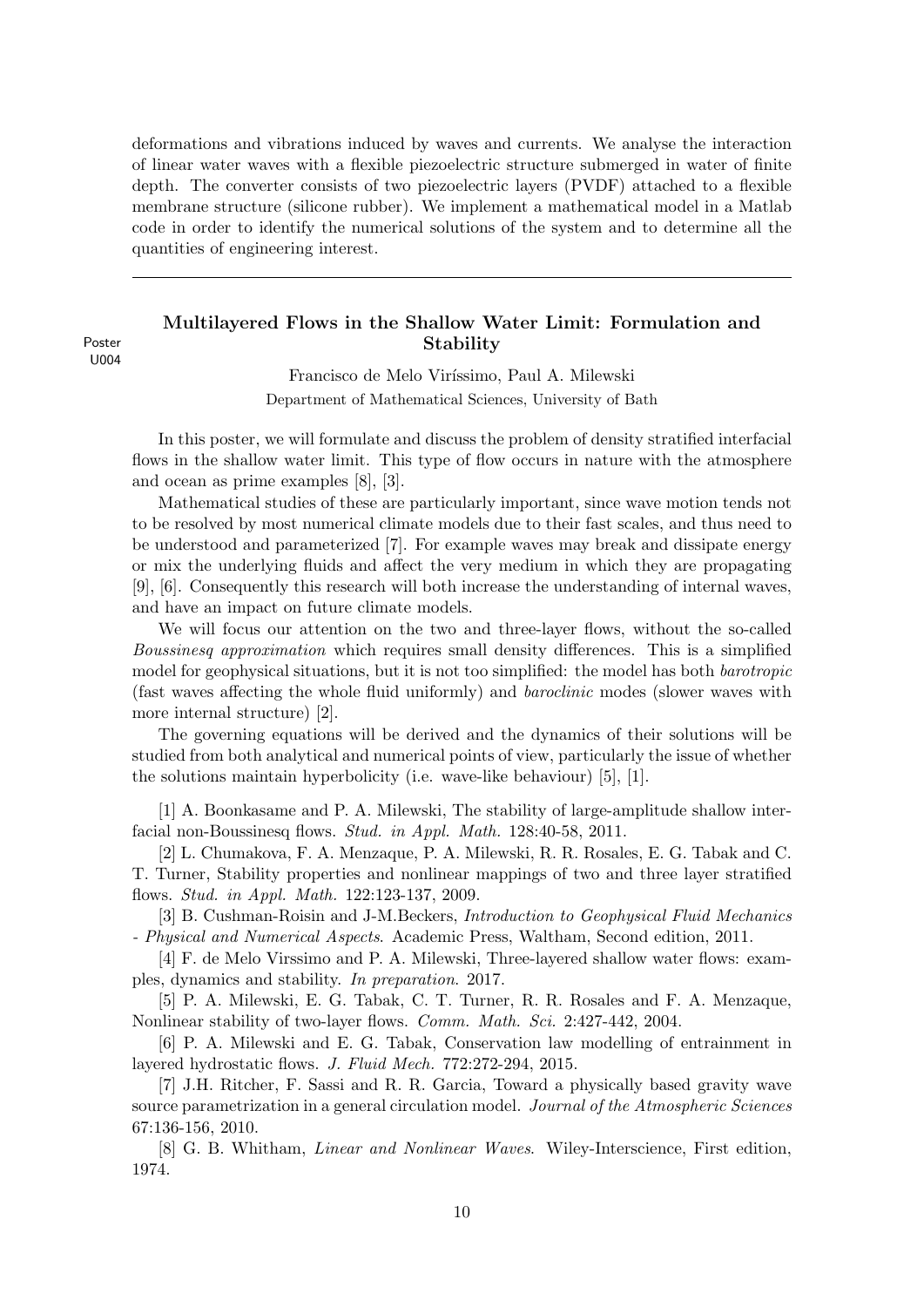[9] C. B. Whalen, L. D. Talley and J. A. MacKinnon, Spatial and temporal variability of global ocean mixing inferred from Argo profiles. Geophys. Res. Lett. 39, 2012.

This research is supported by  $CNPq$  (Conselho Nacional de Desenvolvimento Científico e Tecnológico, Brasil), grant number  $249770/2013$ -0, to whom the authors are grateful. FdMV and PAM also want to thank the Department of Mathematical Sciences at the University of Bath, where this work is being developed.

#### Kinetic Monte Carlo and Hydrodynamic Modelling of Droplet Evaporation Poster

U004

Mounirah Areshi, Andrew Archer, Dmitri Tseluiko Department of Mathematical Sciences, Loughborough University

We present the first steps in developing a model for liquid droplets evaporatively dewetting from a solid surface. The model consists of a generalised lattice-gas (Ising) model, which enables us to relate how macroscopic quantities like the contact angle and surface tension depends on the microscopic interaction parameters between the particles and with the solid surface. The particle dynamics is implemented via a kinetic Monte-Carlo scheme, which incorporates the diffusive dynamics within the droplet and also the evaporative dynamics. We present preliminary results for the spreading and dewetting of droplets and the effects of evaporation, and how this behaviour depends on the temperature and the microscopic interaction parameters.

#### How will driver-less cars affect traffic flow? Poster

U004

#### Paul Alexander Imperial College London

Traffic flow has been studied mathematically since the 1920s and tries to optimise the problem of transporting large amounts of vehicles in the most efficient way. Each vehicle reacts to the events around it in different ways and speeds, enhancing the complexity of the subject. When we have a collection of cars together several phenomena appear is certain situations, for example: waves of slowing vehicles travel along motorways with no apparent incident and shock waves form which can move backwards or forwards. Understanding how the phenomena form and evolve can lead to their control and a smoother journey from A to B.

Several models are used to study this topic; some take a microscopic viewpoint, modelling each individual car and implementing a cellular automata scheme for example. On the other end of the scale, a macroscopic viewpoint considers the traffic as a fluid and forms differential equations in terms of the densities. However this area is still developing and for the moment there is no satisfactory general theory.

The ideal image of traffic flow is one in which vehicles merge seamlessly and move collectively, a real possibility with the advancements in driverless cars, but will this bring the end of traffic jams? What about the transition period when humans and computers commute together? Is this more environmentally friendly?

My poster aims to give a brief preliminary overview of the subject and investigate how the introduction of driverless cars might affect the flow of traffic in certain cases through the use of simple analysis and computer models.